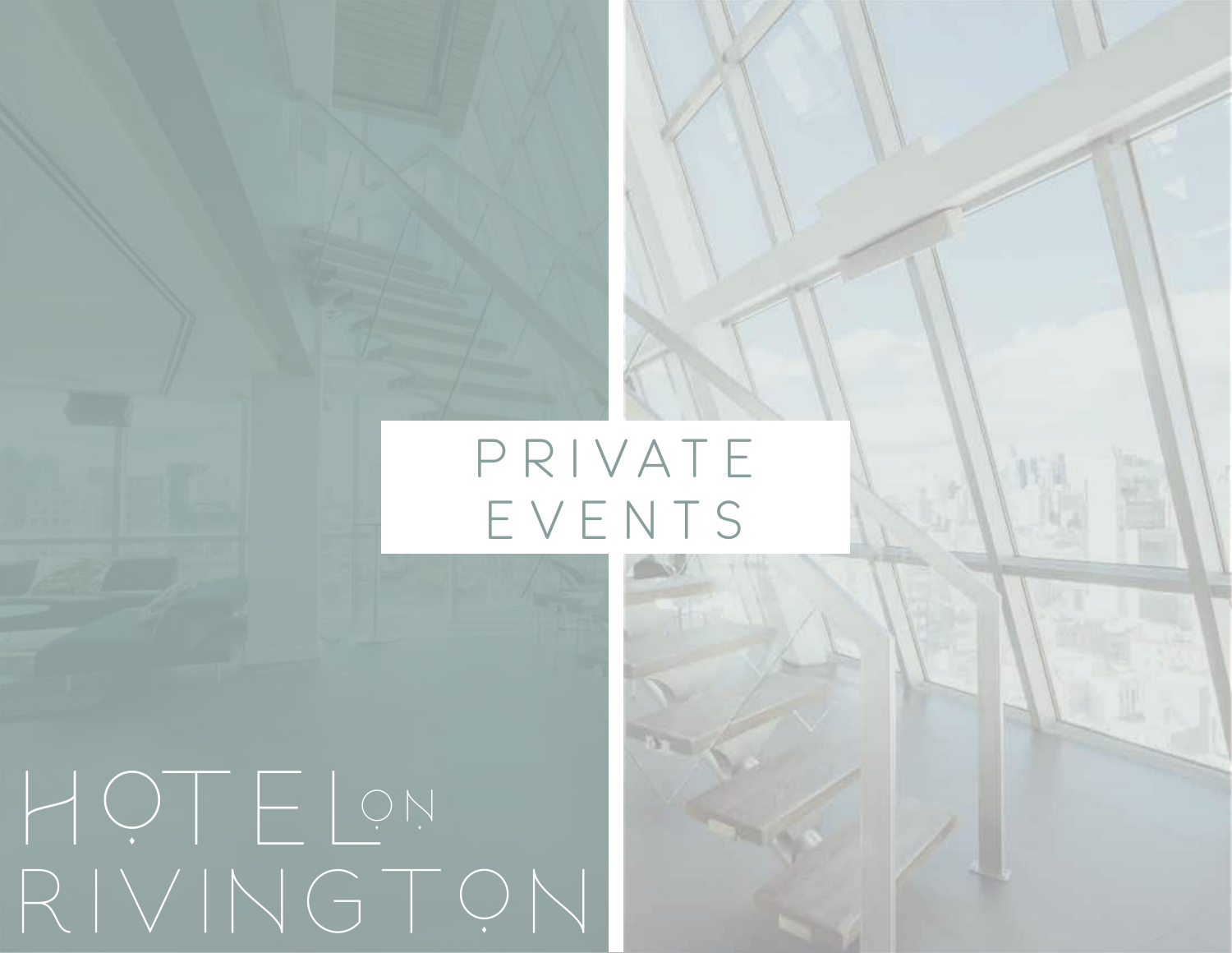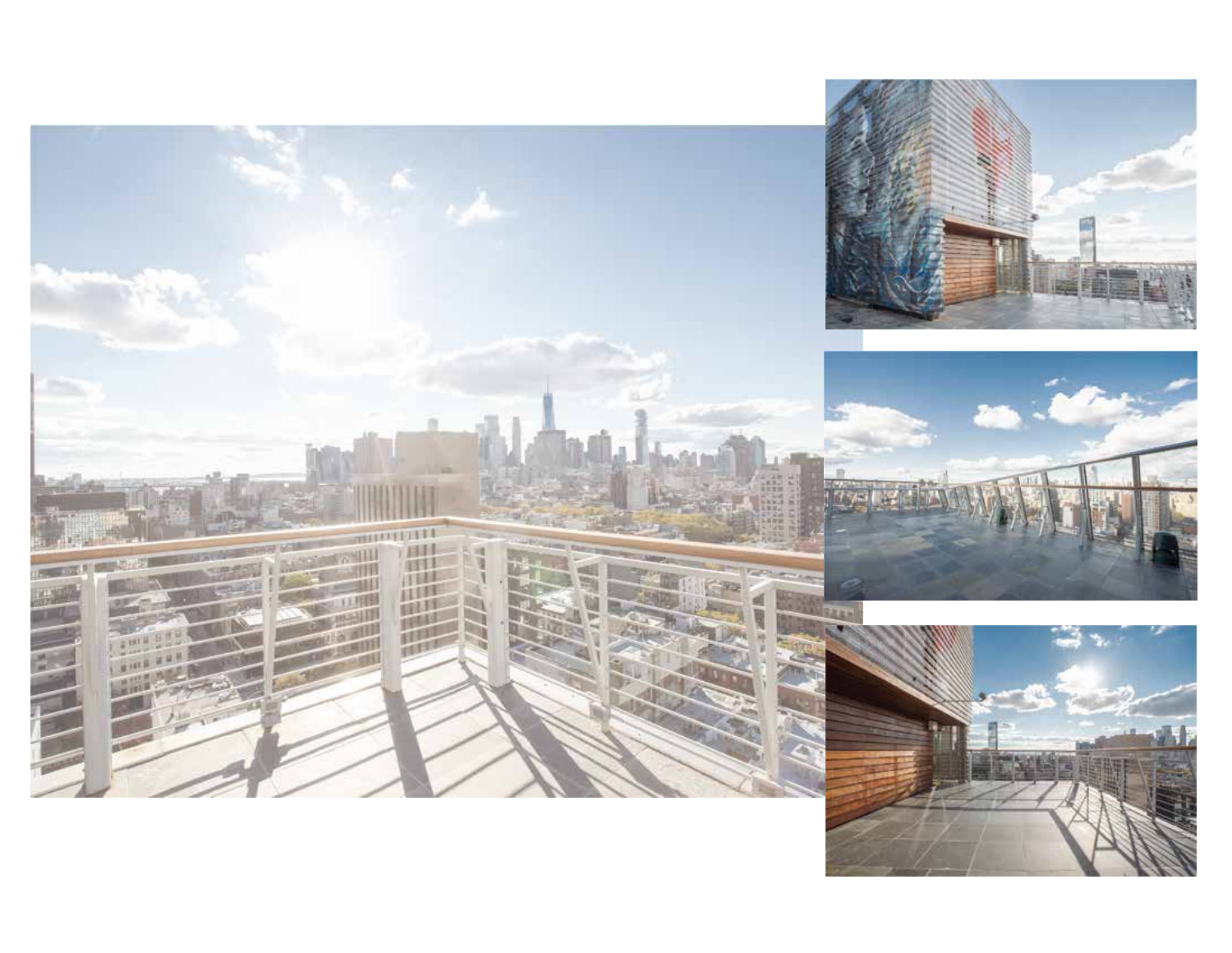# THE BASICS

OPEN BAR

\$55 PER PERSON ADDITIONAL HOUR \$25/PP

### BEER

PERONI | STELLA ARTOIS GREENPORT IPA | MONTAUK PILSNER

### WINE

BREAD & BUTTER *PROSECCO* BODVAR *ROSE* LE RIME *PINOT GRIGIO* PAUL BUSSIE *SAUVIGNON BLANC* EL NOVEL PERSEGUIDOR *MALBEC* LUCIANO *CHIANTI*

\$65 PER PERSON ADDITIONAL HOUR \$30/PP

#### BEER PERONI | STELLA ARTOIS GREENPORT IPA | MONTAUK PILSNER

### WINE

BREAD & BUTTER *PROSECCO* BODVAR *ROSE* LE RIME *PINOT GRIGIO* PAUL BUSSIE *SAUVIGNON BLANC* EL NOVEL PERSEGUIDOR *MALBEC* LUCIANO *CHIANTI* EXCELSIOR *CHARDONNAY* ELOUAN *PINOT NOIR*

### LIQUOR

WILD TURKEY OLD OVERHOLT RYE **MILAGRO** 

SKYY VODKA BACARDI JACK DANIELS

# STANDARD PREMIUM

\$80 PER PERSON ADDITIONAL HOUR \$40/PP

### BEER

PERONI | STELLA ARTOIS GREENPORT IPA | MONTAUK PILSNER WOLFFER DRY ROSE

### WINE **ROSE** BODVAR ROSE

### *WHITE*

CHARDONNAY *FANTINEL, FRIULI* PECORINO *CANTINA FRENTANA* PINOT GRIGIO *LE RIME, TOSCANA* GAVI DI GAVI *VILLA ROSA, PIEMONTE*

#### *RED*

MONTEPULCIANO BARBERA D'ALBA NERO D'AVOLA CHIANTI CLASSICO

### LIQUOR

TITO'S GREY GOOSE BOMBAY WOODFORD SAILOR JERRY MAKER'S MARK DON JULIO BLANCO

# TOP SHELF

\$90 PER PERSON | ADDITIONAL HOUR \$45/PP

BEER ALL SELECTIONS

### LIQUOR

TITO'S KETEL ONE J.W. BLACK HENDRICK'S

APPLETON STATE WOODFORD RESERVE LAPHROAIG 10 MACALLAN 12 BOMBAY SAPHIRE

WINE COMPLETE WINE-BY-THE-GLASS LIST *ROSE* BODVAR ROSE *CHAMPAGNE* TATTINGER *FRANCE*

### *WHITE*

CHARDONNAY *FANTINEL, FRIULI* PECORINO *CANTINA FRENTANA* PINOT GRIGIO *LE RIME, TOSCANA* GAVI DI GAVI *VILLA ROSA, PIEMONTE*

*RED* MONTEPULCIANO BARBERA D'ALBA NERO D'AVOLA CHIANTI CLASSICO, NEBBIOLO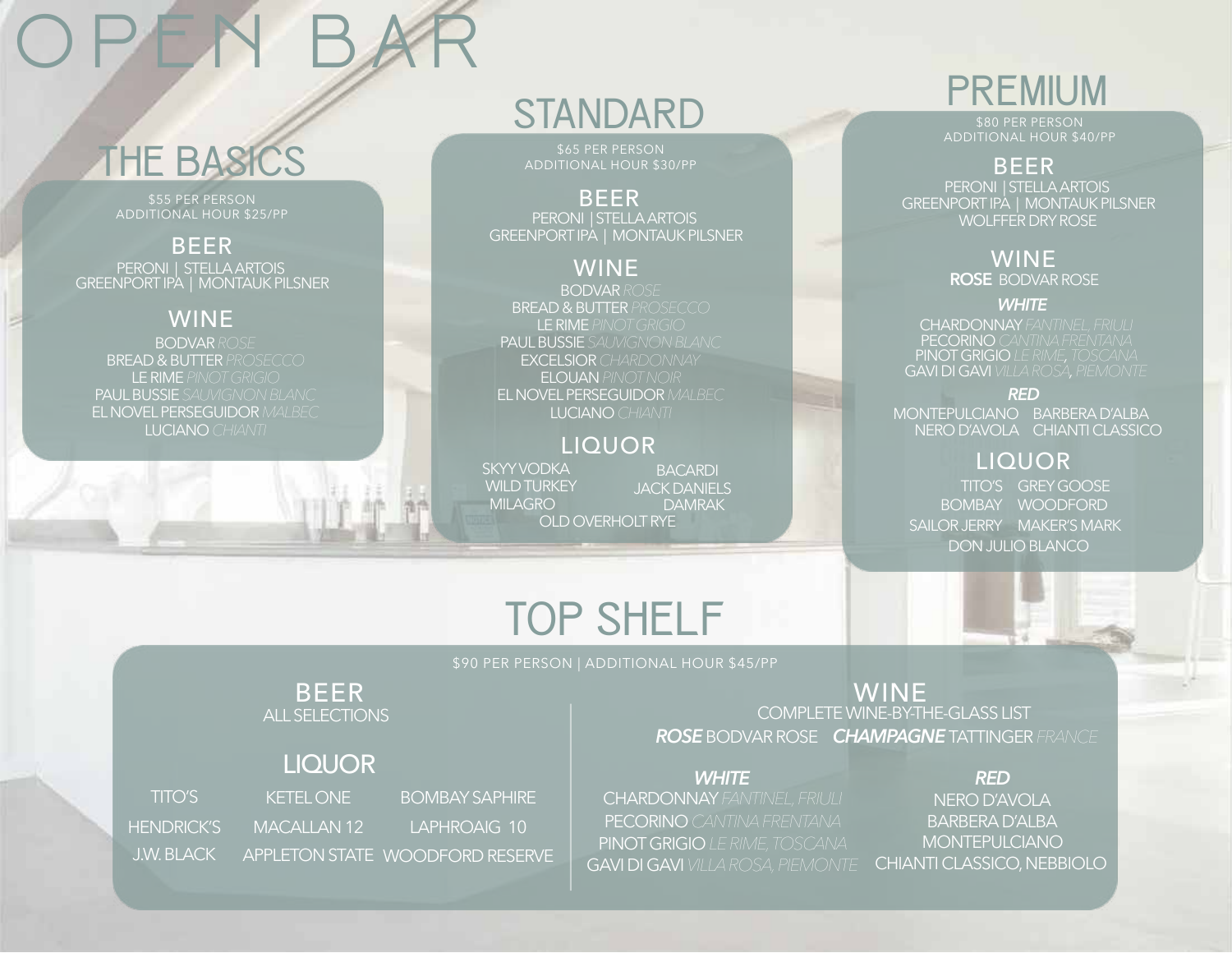# PASSED HOR D'OEUVRES THREE HOURS | FIVE CHOICES \$70 PP

ADDITIONAL HOUR \$30 PP | ADDITIONAL ITEM \$15 PP

## SEAFOOD

CRAB CAKES TUNA TARTARE BACON WRAPPED SCALLOPS LOBSTER BISQUE BOULE SHRIMP COZY ROLLS TUNA POKE

## MEAT

CHICKEN SATAY PORK DUMPLINGS WAGYU PIGS IN A BLANKET WAGYU BEEF CROSTINI WAGYU BEEF SLIDERS CHICKEN PARM BITES

### STATION ADD-ON ONE HOUR

CHEESE & SULAMI \$20 PP

ANTIPASTO SALADS | SPREADS | OLIVES + \$25 PP

> PASTA THREE PASTA OPTIONS \$30 PP

RAW BAR SHRIMP COCKTAIL I TUNA CRUDO I CLAMS \$50 PP

# VEGETARIAN

SPRING ROLLS ARTICHOKE CROSTINI PORCHETTA FINGERLING POTATO SKINS BLACK TRUFFLE GRILLED CHEESE FRENCH ONION SOUP BOULE PORCINI ARANCINI

DESSERT LOLLIPOP CHEESE CAKE TRIO MINI CANNOLIS SFOGLIATELLE MINI BROWNIES THIRTY MINUTES | \$30 PP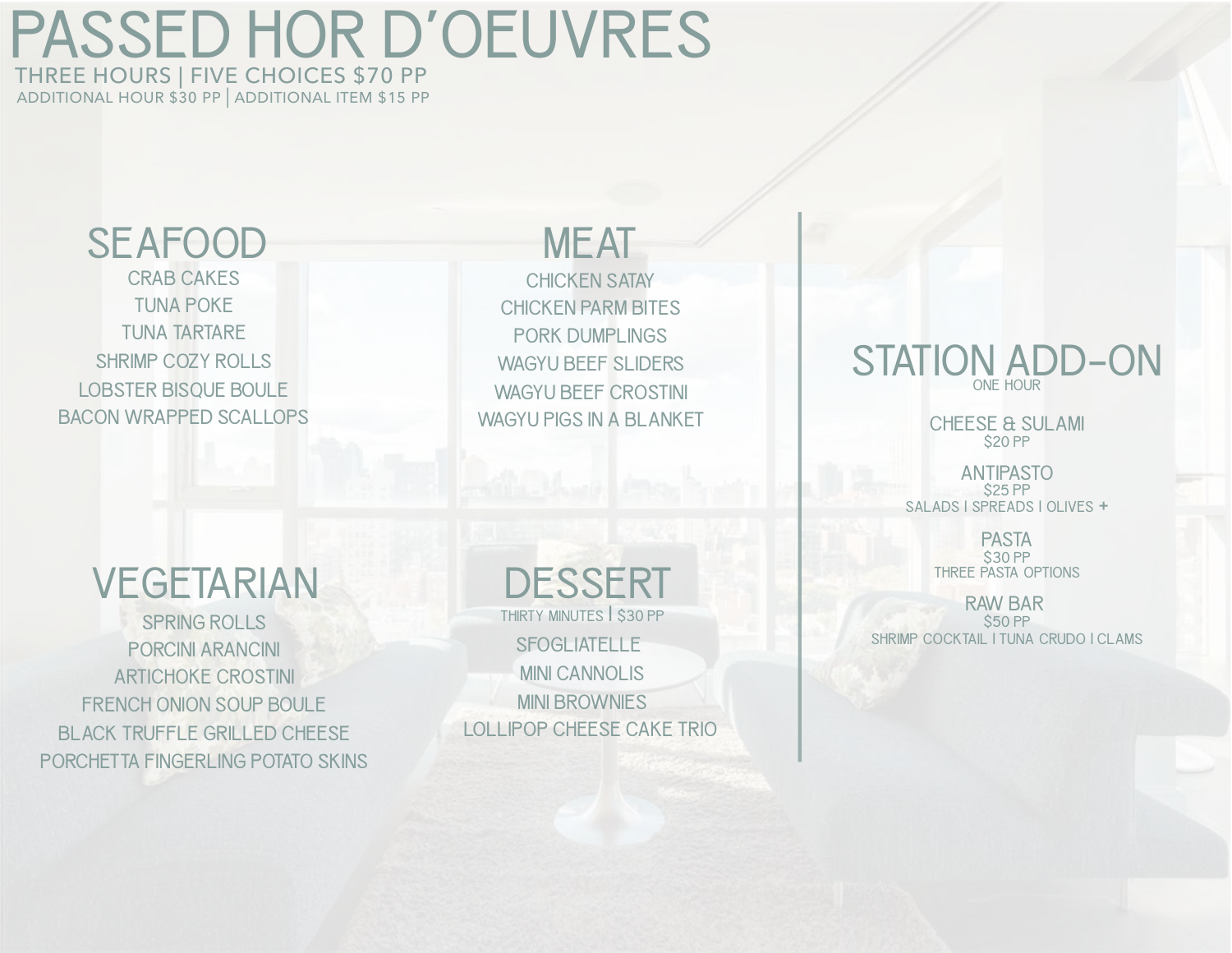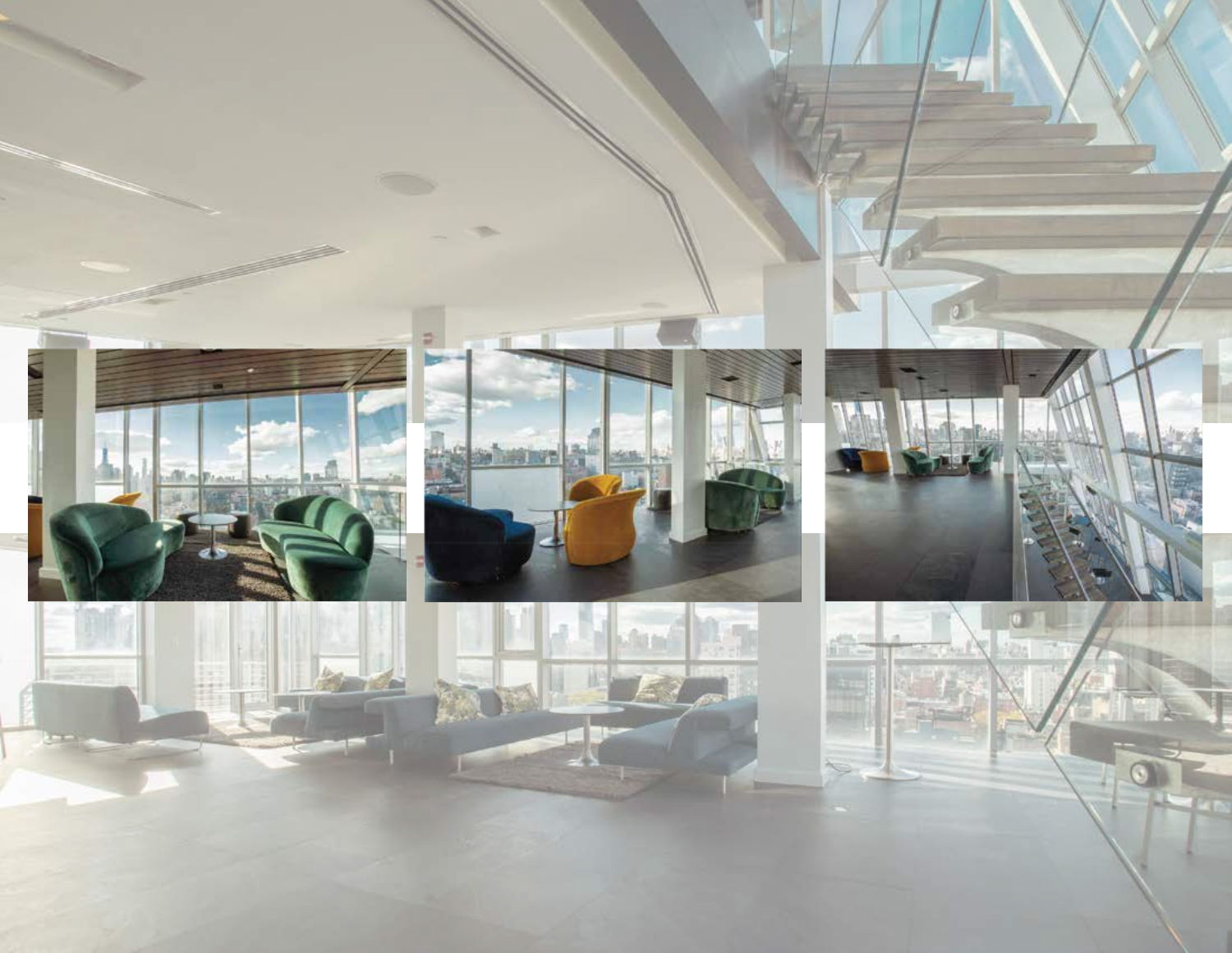# SEATED LUNCH

### *PRIX FIXE \$50 PP*

BABY KALE CAESAR SALAD **BRUSCHETTA** FOR THE TABLE FRITTO MISTRO CITRUS AIOLI | SPICY MARINARA

CHOICE OF ENTREE MARGHERITA PIZZA LINGUINE ALLA VONGOLE WOOD FIRED CHICKEN BREAST CHEF'S SEASONAL PASTA

# SEATED DINNER

### **TIER I**

*PRIX FIXE \$85 PP 1* APPETIZER, ENTREE & DESSERT PRESET CHOICE OF

> ARUGULA | TUSCAN KALE SALAD

BURRATA E POMODORO WOOD FIRED CHICKEN BREAST SCOTTISH SALMON SPAGHETTI & WAGYU MEATBALLS FRITTO MISTRO CITRUS AIOLI | SPICY MARINARA

*PRIX FIXE \$105 PP* PRESET CHOICE OF<br>2 APPETIZERS, 2 ENTREES & 1 DESSERT

**TIER II**

BURRATA E POMODORO HAMACHI CRUDO TUNA TARTARE WOOD FIRED CHICKEN BREAST SCOTTISH SALMON SKIRT STEAK TAGLIATA SPAGHETTI & WAGYU MEATBALLS LINGUINE ALLE'VONGOLE SALAD ARUGULA | TUSCAN KALE FRITTO MISTRO CITRUS AIOLI | SPICY MARINARA

### **TIER III**

*PRIX FIXE \$135 PP 3* APPETIZERS, *3* ENTREES & *2* DESSERTS PRESET CHOICE OF

BURRATA E POMODORO HAMACHI CRUDO TUNA TARTARE 6 OZ. FILET MIGNON GNOCCHI & BLACK TRUFFLE BUCATINI ALL'AMATRICIANA WOOD FIRED CHICKEN BREAST FILET OF BRANZINO SALAD ARUGULA | FENNEL | TUSCAN KALE SHISHITO PEPPERS CITRUS AIOLI FRITTO MISTRO CITRUS AIOLI | SPICY MARINARA